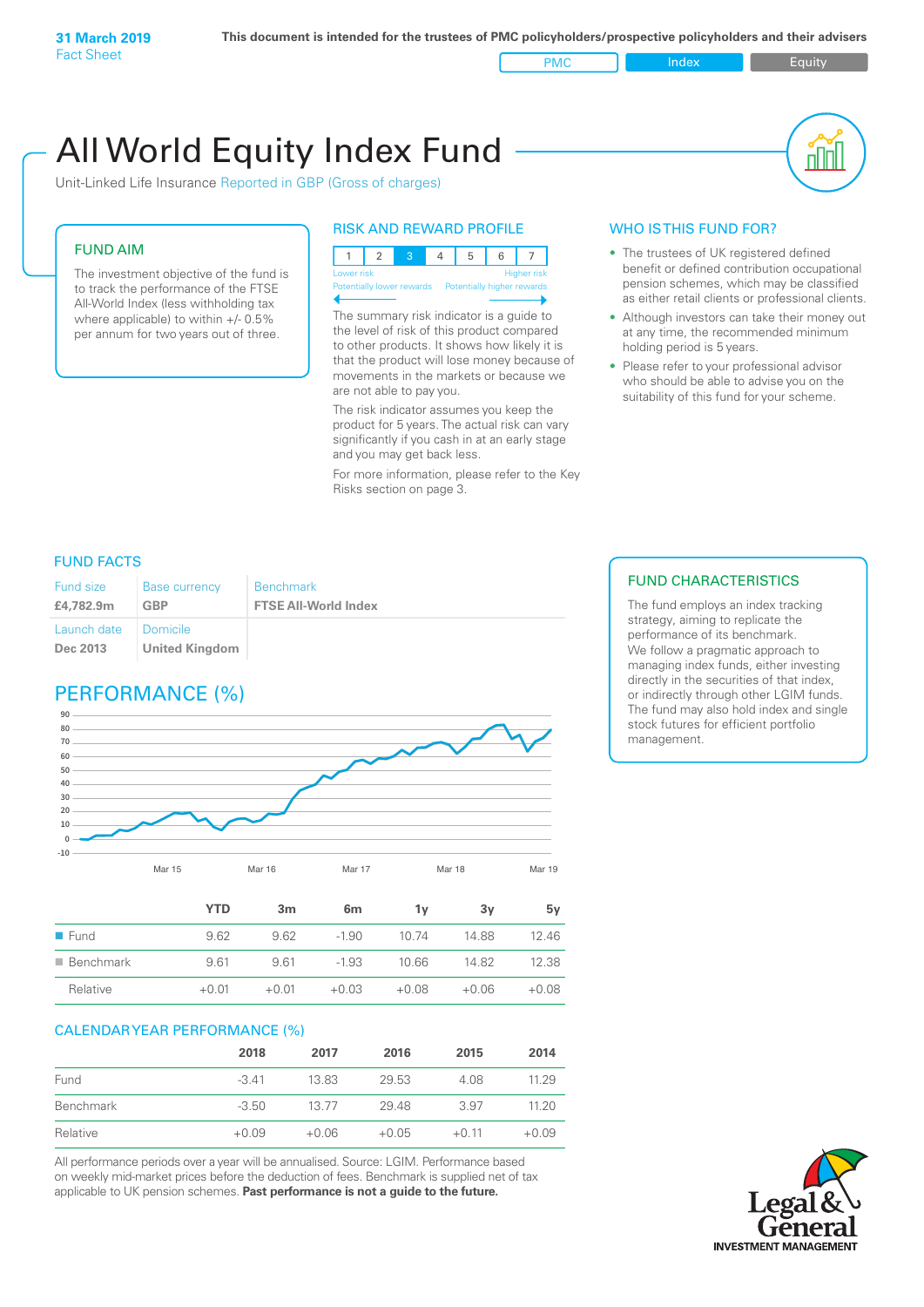# All World Equity Index Fund

Unit-Linked Life Insurance Reported in GBP (Gross of charges)

# PORTFOLIO BREAKDOWN

All data source LGIM unless otherwise stated. Totals may not sum due to rounding. In order to minimise transaction costs, the Fund will not always own all the assets that constitute the index and on occasion it will own assets that are not in the index.



# SECTOR (%)

| $\blacksquare$ Financials  | 21.2 |
|----------------------------|------|
| ■ Technology               | 15.8 |
| $\blacksquare$ Industrials | 12.8 |
| ■ Consumer Goods           | 11.2 |
| ■ Consumer Services        | 11.2 |
| $\blacksquare$ Health Care | 11.0 |
| $\Box$ Oil & Gas           | 6.2  |
| ■ Basic Materials          | 44   |
| $\blacksquare$ Utilities   | 3.3  |
| $\Box$ Other               | 29   |
|                            |      |

# MARKET CAPITALISATION (%) TOP 10 HOLDINGS (%)

| $\blacksquare$ Large | 94.5 |
|----------------------|------|
| $\blacksquare$ Mid   | 44   |
| $\blacksquare$ Small | 0.0  |
| $\blacksquare$ Micro | 0.0  |
| Cash and Equivalents | 11   |

■ Top 10 holdings 11.7% Rest of portfolio 88.3%

| Apple Inc               | 2.0 |
|-------------------------|-----|
| Microsoft Corp          | 2.0 |
| Amazon Com              | 16  |
| Alphabet                | 16  |
| Facebook                | 09  |
| Berkshire Hathaway      | 09  |
| Johnson & Johnson       | 0 S |
| Exxon Mobil Corporation | 08  |
| JPMorgan Chase & Co     | 0 7 |
| Nestle                  | 0.6 |
|                         |     |

# REGION (%)

| North America                 | 56.6 |
|-------------------------------|------|
| Europe (ex UK)                | 140  |
| <b>World Emerging Markets</b> | 10 2 |
| Japan                         | 8.0  |
| UK (World)                    | 55   |
| Asia Pac ex Japan Dev         | 5.5  |
| Middle East/Africa Dev        | 02   |
|                               |      |



The Index Fund Management team comprises 25 fund managers, supported by two analysts. Management oversight is provided by the Global Head of Index Funds. The team has average industry experience of 15 years, of which seven years has been at LGIM, and is focused on achieving the equally important objectives of close tracking and maximising returns.